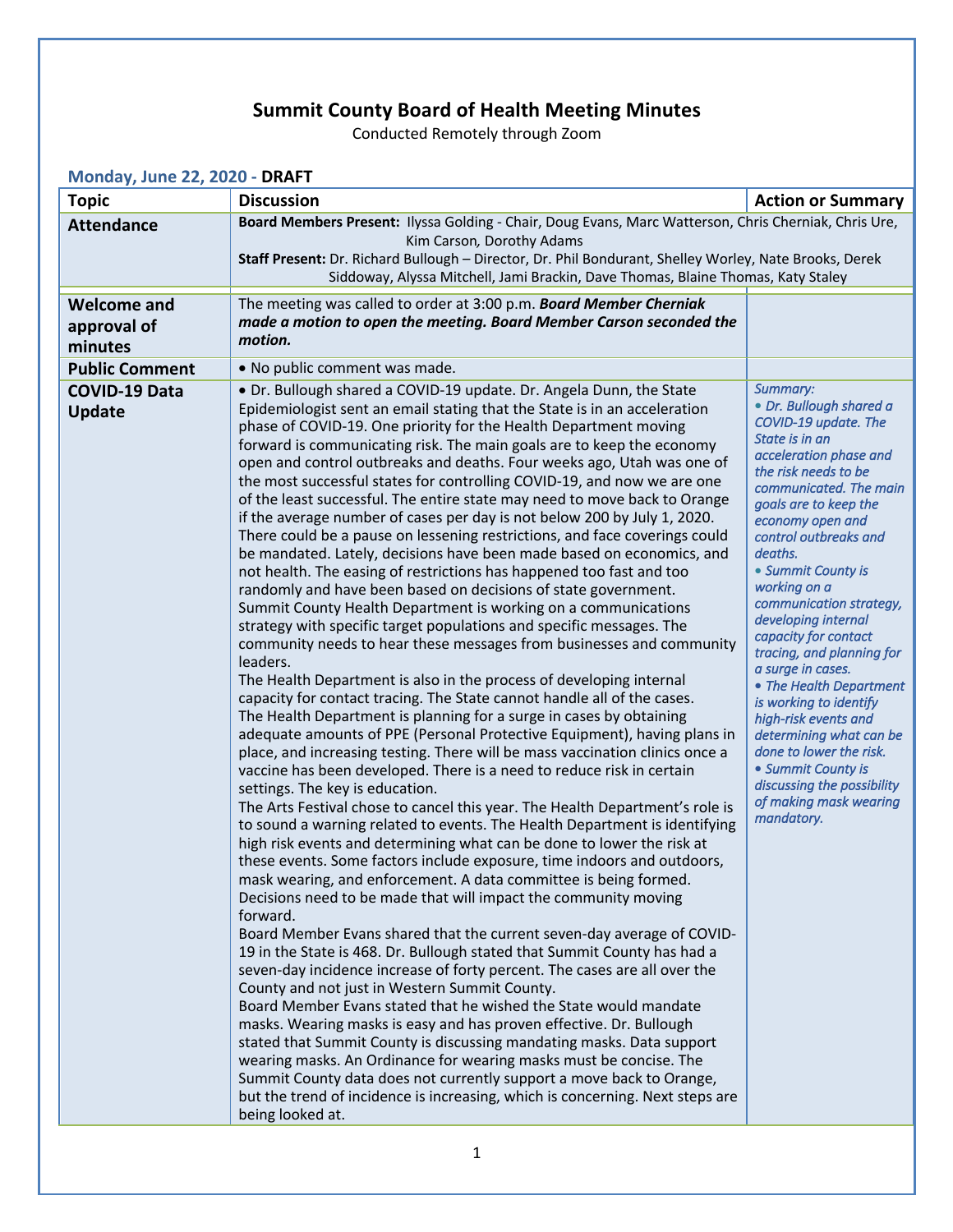| <b>Topic</b><br><b>Appeal of Order of</b><br><b>Abatement #2020-</b><br>0521 | <b>Discussion</b><br>Board Member Cherniak stated that the State Health Department shows<br>that 65 percent of positive cases are in people under the age of 65. It is<br>important to share that COVID-19 is not an old person's disease.<br>Chair Golding stated that it is sometimes unclear when masks need to be<br>worn. Since you never know how many people will be around, always carry<br>a mask.<br><b>PUBLIC HEARING</b><br>• Steve Reid, the appellant stated that he provided documents to the<br>Health Department. Mr. Reid acknowledged that there is a hazard,<br>including standing water and danger to wildlife. Mr. Reid has been actively<br>pursuing a building permit, but there have been easement issues that have<br>taken a long time to resolve. Steps have been taken to drain the water<br>from the foundation and the foundation is essentially dry now. With a<br>building permit imminent, the problem should be solved. Mr. Reid<br>obtained a bid for a chain link fence to be installed if required. There is a<br>contractor lined up and Mr. Reid has the financing to build. If the neighbor<br>signs the easement (which has not been done yet), then Mr. Reid is willing<br>to put up a six-foot high steel-panel fence like most construction sites use,<br>but there must be access during construction. The foundation was poured<br>over two years ago, but there was snow the next day. The original house<br>plan would not fit on the property and then Mr. Reid was unable to get<br>financing. The current redesign is for a smaller home and is now within Mr.                                                                                                                                                                                                                                                                                                                                                                                              | <b>Action or Summary</b><br>Summary:<br>• Summit County Health<br>Department issued an<br><b>Order of Abatement to</b><br><b>Steve Reid for an open</b><br>foundation that poses a<br>safety hazard and a<br>health hazard.<br>• A motion passed that<br>requires Mr. Reid to have<br>a permanent chain link<br>fence around the open<br>foundation by June 27,<br>2020. The Board of<br>Health will meet in<br><b>Executive Session to</b><br>create an official order |
|------------------------------------------------------------------------------|-----------------------------------------------------------------------------------------------------------------------------------------------------------------------------------------------------------------------------------------------------------------------------------------------------------------------------------------------------------------------------------------------------------------------------------------------------------------------------------------------------------------------------------------------------------------------------------------------------------------------------------------------------------------------------------------------------------------------------------------------------------------------------------------------------------------------------------------------------------------------------------------------------------------------------------------------------------------------------------------------------------------------------------------------------------------------------------------------------------------------------------------------------------------------------------------------------------------------------------------------------------------------------------------------------------------------------------------------------------------------------------------------------------------------------------------------------------------------------------------------------------------------------------------------------------------------------------------------------------------------------------------------------------------------------------------------------------------------------------------------------------------------------------------------------------------------------------------------------------------------------------------------------------------------------------------------------------------------------------------------------------------|-------------------------------------------------------------------------------------------------------------------------------------------------------------------------------------------------------------------------------------------------------------------------------------------------------------------------------------------------------------------------------------------------------------------------------------------------------------------------|
|                                                                              | Reid's budget. Several signatures are needed for the easement, and a<br>public review process will be needed once the signatures are obtained.<br>. Deputy County Attorney, Jami Brackin stated that the open foundation<br>has been deemed a nuisance. The Board of Health needs to determine if<br>Mr. Reid needs to abate the nuisance, and if so, what the abatement will<br>look like.<br>• Mr. Reid stated he has a feeling there is a spring near the foundation.<br>The sump pump that is being used does not work on less than two to three<br>inches of water, but the foundation is dry right now.<br>Board Member Cherniak stated that the timely nature of putting up a<br>fence is critical. Mr. Reid stated that the timing depends on the vendor.<br>Board Member Ure stated that the ten feet of orange fence laying on the<br>ground is not okay. A chain link fence needs to be up tomorrow. A kid or a<br>car could go into the hole of the open foundation. Kicking the can down<br>the road is not acceptable. It is unbelievable that Mr. Reid received a<br>building permit. Mr. Reid stated that he will get a fence installed as soon as<br>possible. Board Member Evans stated he is concerned with the hazard. It<br>would be horrible if a kid fell in the open foundation. The building permit<br>was issued three years ago and there should have been a fence a long time<br>ago.<br>• Deputy County Attorney Blaine Thomas stated there has been an<br>unfinished foundation for a long amount of time. Mr. Reid has previously<br>promised fencing and water removal. There is not a current building<br>permit and none has been guaranteed. There is an eight to ten-foot open<br>foundation with stagnant water that is against the County Code of Health.<br>This would still be a public nuisance even with a fence installed. Mr. Reid is<br>required to remove and or abate the nuisance.<br>. Nate Brooks, the current Environmental Health Director stated that this | that addresses all the<br>concerns regarding the<br>open foundation,<br>including deadlines. The<br><b>Order of Abatement will</b><br>not be stayed.                                                                                                                                                                                                                                                                                                                    |
|                                                                              | open foundation requires enforcement and is seen as a nuisance. The<br>Health Department has legally responded and made site visits. Mr. Reid<br>did make some fixes, but those fixes have not been ideal, which led to the<br>decision to issue the Order of Abatement. Putting up a chain link fence<br>would probably be sufficient to abate the danger, but a deadline is                                                                                                                                                                                                                                                                                                                                                                                                                                                                                                                                                                                                                                                                                                                                                                                                                                                                                                                                                                                                                                                                                                                                                                                                                                                                                                                                                                                                                                                                                                                                                                                                                                   |                                                                                                                                                                                                                                                                                                                                                                                                                                                                         |
| $\overline{2}$                                                               |                                                                                                                                                                                                                                                                                                                                                                                                                                                                                                                                                                                                                                                                                                                                                                                                                                                                                                                                                                                                                                                                                                                                                                                                                                                                                                                                                                                                                                                                                                                                                                                                                                                                                                                                                                                                                                                                                                                                                                                                                 |                                                                                                                                                                                                                                                                                                                                                                                                                                                                         |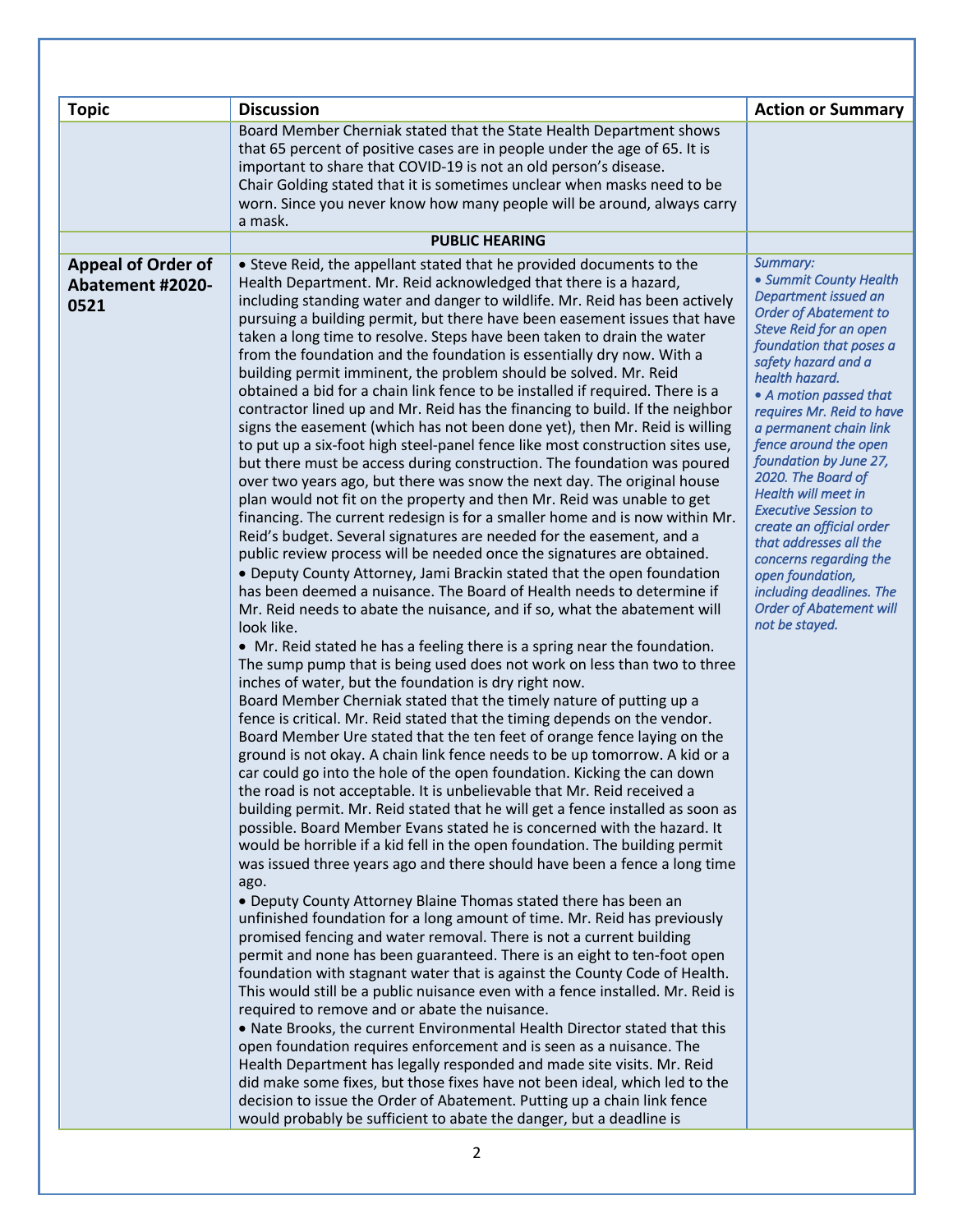| <b>Topic</b>                                                 | <b>Discussion</b>                                                                                                                                                                                                                                                                                                                                                                                                                                                                                                                                                                                                                                                                                                                                                                                                                                                                                                                                                                                                                                                                                                                                                                                                                                                                                                                                                                                                                                                                                                                                                                                                                                                                                                                                                                                                                                                                                                                                                                                                                                                                                                                                                                                                        | <b>Action or Summary</b>                                                                                                                                                                                                                                                                                                                   |
|--------------------------------------------------------------|--------------------------------------------------------------------------------------------------------------------------------------------------------------------------------------------------------------------------------------------------------------------------------------------------------------------------------------------------------------------------------------------------------------------------------------------------------------------------------------------------------------------------------------------------------------------------------------------------------------------------------------------------------------------------------------------------------------------------------------------------------------------------------------------------------------------------------------------------------------------------------------------------------------------------------------------------------------------------------------------------------------------------------------------------------------------------------------------------------------------------------------------------------------------------------------------------------------------------------------------------------------------------------------------------------------------------------------------------------------------------------------------------------------------------------------------------------------------------------------------------------------------------------------------------------------------------------------------------------------------------------------------------------------------------------------------------------------------------------------------------------------------------------------------------------------------------------------------------------------------------------------------------------------------------------------------------------------------------------------------------------------------------------------------------------------------------------------------------------------------------------------------------------------------------------------------------------------------------|--------------------------------------------------------------------------------------------------------------------------------------------------------------------------------------------------------------------------------------------------------------------------------------------------------------------------------------------|
|                                                              | needed. There also needs to be a pumping schedule to abate the water<br>problem. There needs to be something in place that is safe, secure, and<br>timely that would fulfill the requirements for mosquito abatement.<br>• Attorney Blaine Thomas summarized that Mr. Reid has created a<br>nuisance that needs to be abated. If the nuisance has not been abated<br>within thirty days of the Order of Abatement then Mr. Reid will be charged<br>with a Class B Misdemeanor. Mr. Reid has worked with the Health<br>Department, but the issue came back up. Deputy County Attorney Jami<br>Brackin stated that enforcement action was taken in 2019 for the same<br>property, and a permanent solution was required but not completed by<br>the deadline but was done on August 22, 2019. The Health Department did<br>not feel like what Mr. Reid did at the time was a permanent solution.<br>• There was discussion about the standing water and mosquito habitat.<br>The sump pump has to be manually turned on and is not automatic. Any<br>water released from the foundation is ponding near the road. There is not<br>a permanent system in place right now to remove the water.<br>• Board Member Carson recommended that fencing be required no later<br>than June 27, 2020 and then the water issues would be taken under<br>advisement. Board Member Ure stated that the water issue needs to be<br>discussed and resolved by August 1, 2020.<br>• Board Member Carson made a motion to require that permanent<br>fencing be up by June 27, 2020. The fencing needs to be a permanent<br>chain link fence similar to what was submitted in materials and reviewed<br>and approved by the Environmental Health Department. The current<br>Order of Abatement will not be stayed. The Board will meet in Executive<br>Session to come up with written orders with deadlines and further<br>information about other concerns with the foundation. Board Member<br>Ure seconded the motion. Motion passed 7-0.<br>• If fencing is not completed by June 27, 2020 then the County may pursue<br>criminal charges and daily fines will accrue. The County has required a<br>foundation to be buried in the past. |                                                                                                                                                                                                                                                                                                                                            |
| <b>Appeal Regarding</b><br><b>Park City Vapor</b><br>Company | • Jami Brackin stated that there were some documents that had been<br>submitted by Park City Vapor Company after the deadline for the appeal,<br>and those documents are not accepted as evidence. It is understood that<br>legislation is part of the appellant's argument.<br>• Phil Dyer, legal representative for the appellant shared that Exhibits A<br>through H are part of the record. Exhibits A through H were presented.<br>Park City Vapor Company has had a business license as a general retailer<br>good through January 2021. HB23 states that after July 1, 2020 general<br>retailers will be prohibited from selling flavored e-cigarette products. If<br>Park City Vapor Company is not granted specialty retailer status then they<br>will not be allowed to sell the flavored e-cigarette products. Park City<br>Vapor Company has had ongoing communication with the Health<br>Department about this issue. Specialty tobacco retailers are not allowed to<br>be located within 1000 feet of a school or community center, but a<br>daycare is not necessarily considered a school. Park City Vapor Company<br>should have a two-year window to meet the proximity requirements. The<br>current location of the business is not a permanent location. Mr. Maxon's<br>(the appellant) business license needs to be granted and should be<br>grandfathered in according to SB37. SB37 grandfathers businesses which<br>have had a tobacco specialty business license as of 2015. The business falls<br>within the definition of a tobacco specialty retailer as named a Vapor shop.<br>There are letters in record from senators that define the intent of the<br>1000-foot proximity rule. Specialty businesses prohibit sales to minors and                                                                                                                                                                                                                                                                                                                                                                                                                                                       | Summary:<br>• Park City Vapor<br>Company appealed the<br>decision of the Summit<br><b>County Health Officer to</b><br>deny a specialty tobacco<br>retailer permit.<br>Arguments were made<br>for and against the<br>appeal.<br>• Summit County Board<br>of Health passed a<br>motion to deny the<br>appeal for Park City<br>Vapor Company. |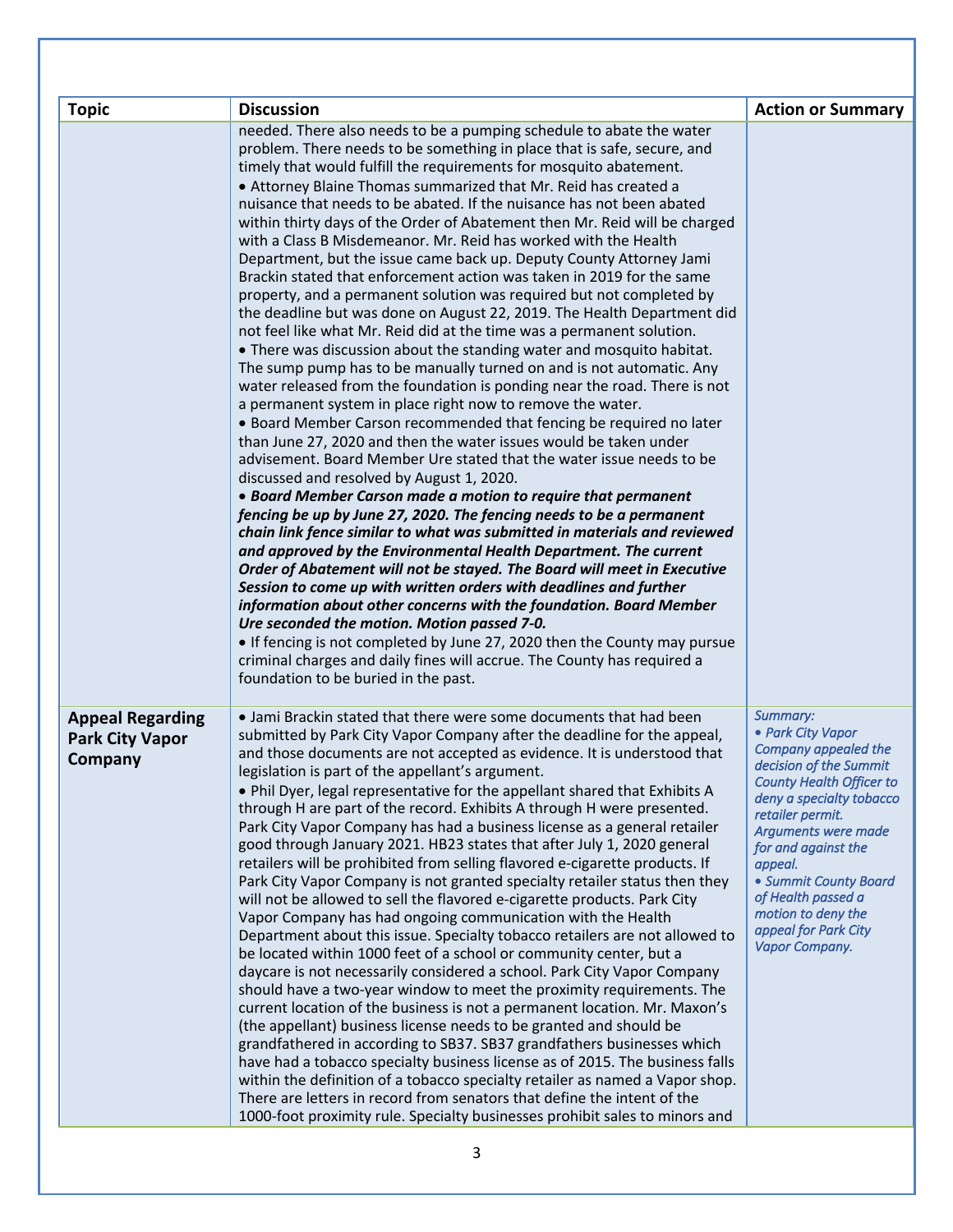| <b>Topic</b> | <b>Discussion</b>                                                                                                                                                | <b>Action or Summary</b> |
|--------------|------------------------------------------------------------------------------------------------------------------------------------------------------------------|--------------------------|
|              | a small child from a daycare is not going to be allowed in the shop. There is                                                                                    |                          |
|              | no legal basis for denying this application.                                                                                                                     |                          |
|              | • Chief Civil Deputy Attorney Dave Thomas stated that Park City Vapor                                                                                            |                          |
|              | Company has not contested that the business is located within 1000 feet                                                                                          |                          |
|              | of a library and a daycare. The only way to get the specialty tobacco permit<br>is if it is grandfathered in. Starting in 2012, specialty tobacco retailers were |                          |
|              | separated from general retailers with special rules, including the proximity                                                                                     |                          |
|              | requirement. Initial legislation indicated that shops would be                                                                                                   |                          |
|              | grandfathered, but if the business model changed or there was a new                                                                                              |                          |
|              | business after May 8, 2012, then the permit would be evaluated by the                                                                                            |                          |
|              | County and it would fall to the local Health Department to give a new                                                                                            |                          |
|              | permit. Counties and cities are prohibited from giving a business license to                                                                                     |                          |
|              | specialty tobacco shops. The grandfathering clause was moved to 2015,                                                                                            |                          |
|              | and because of the wording of SB37 it was believed there was a loophole                                                                                          |                          |
|              | for grandfathering between 2015 and 2018. Summit County Health                                                                                                   |                          |
|              | Department has disputed this loophole and will follow the overall intent of<br>the statute. Summit County Health Department originally denied Park City          |                          |
|              | Vapor Company for a general tobacco retail permit because Park City                                                                                              |                          |
|              | Vapor company met the definition of a specialty tobacco retailer. Park City                                                                                      |                          |
|              | Vapor Company appealed that decision and was granted a general tobacco                                                                                           |                          |
|              | retailer permit. In May of 2020 Park City Vapor Company applied for a                                                                                            |                          |
|              | specialty tobacco retailer permit. HB23 and SB37 have a coordinating                                                                                             |                          |
|              | clause that tells how the two bills should interact. SB37 closed the                                                                                             |                          |
|              | unintended loophole by defining that a specialty business license was                                                                                            |                          |
|              | required. The grandfathering and two-year window to comply does not<br>apply to Park City Vapor Company because they would have had to obtain                    |                          |
|              | a specialty tobacco retailer permit before December 31, 2018, which they                                                                                         |                          |
|              | did not. The letters from Senators are not allowed in court. It is clear from                                                                                    |                          |
|              | the plain language and history of HB23 and SB37 what the intent is. Dave                                                                                         |                          |
|              | Thomas asked the Board of Health to uphold the decision of the Public                                                                                            |                          |
|              | Health Officer.                                                                                                                                                  |                          |
|              | • Board Member Ure stated that he can see how the Code could be                                                                                                  |                          |
|              | interpreted differently and asked for clarification of if or why Park City                                                                                       |                          |
|              | Vapor was previously considered a specialty tobacco retailer. Dave Thomas                                                                                        |                          |
|              | answered that Park City Vapor Company was not considered a specialty<br>tobacco retailer before the current legislation. The appellant must comply               |                          |
|              | with proximity requirements if they want to sell flavored tobacco products.                                                                                      |                          |
|              | Grandfathering is spelled out in the statute and the appellant must have                                                                                         |                          |
|              | had a specialty tobacco retailer permit prior to December 31, 2018 to be                                                                                         |                          |
|              | grandfathered. Jami Brackin stated that the proximity provisions were in                                                                                         |                          |
|              | place in 2018 and Park City Vapor Company did not want to be a specialty                                                                                         |                          |
|              | tobacco retailer because of the proximity requirements (per an affidavit                                                                                         |                          |
|              | from Alyssa Mitchell, Summit County Health Department).<br>• Beau Maxon, the appellant stated that he was operating under the                                    |                          |
|              | confines of the law and the Health Department determined that Park City                                                                                          |                          |
|              | Vapor Company was a specialty tobacco retailer because Vapor was in the                                                                                          |                          |
|              | name and the allocated floor space for specialty products was over                                                                                               |                          |
|              | twenty-five percent. Mr. Maxon had an electrical measurement done for                                                                                            |                          |
|              | the floor space and was allowed to conduct business and sell flavored                                                                                            |                          |
|              | tobacco products as a general tobacco retailer. Mr. Maxon stated that he                                                                                         |                          |
|              | worked closely with senators to allow businesses to remain open while<br>simultaneously working to curb youth usage. HB23 clearly states that a                  |                          |
|              | childcare facility is not a school. The Park City Vapor Company is exempt                                                                                        |                          |
|              | from the proximity rule for the Summit County library. This decision is                                                                                          |                          |
|              | about whether Park City Vapor Company meets the criteria for                                                                                                     |                          |
|              | grandfathering. The appellant argued that he held himself out as a                                                                                               |                          |
|              | 4                                                                                                                                                                |                          |